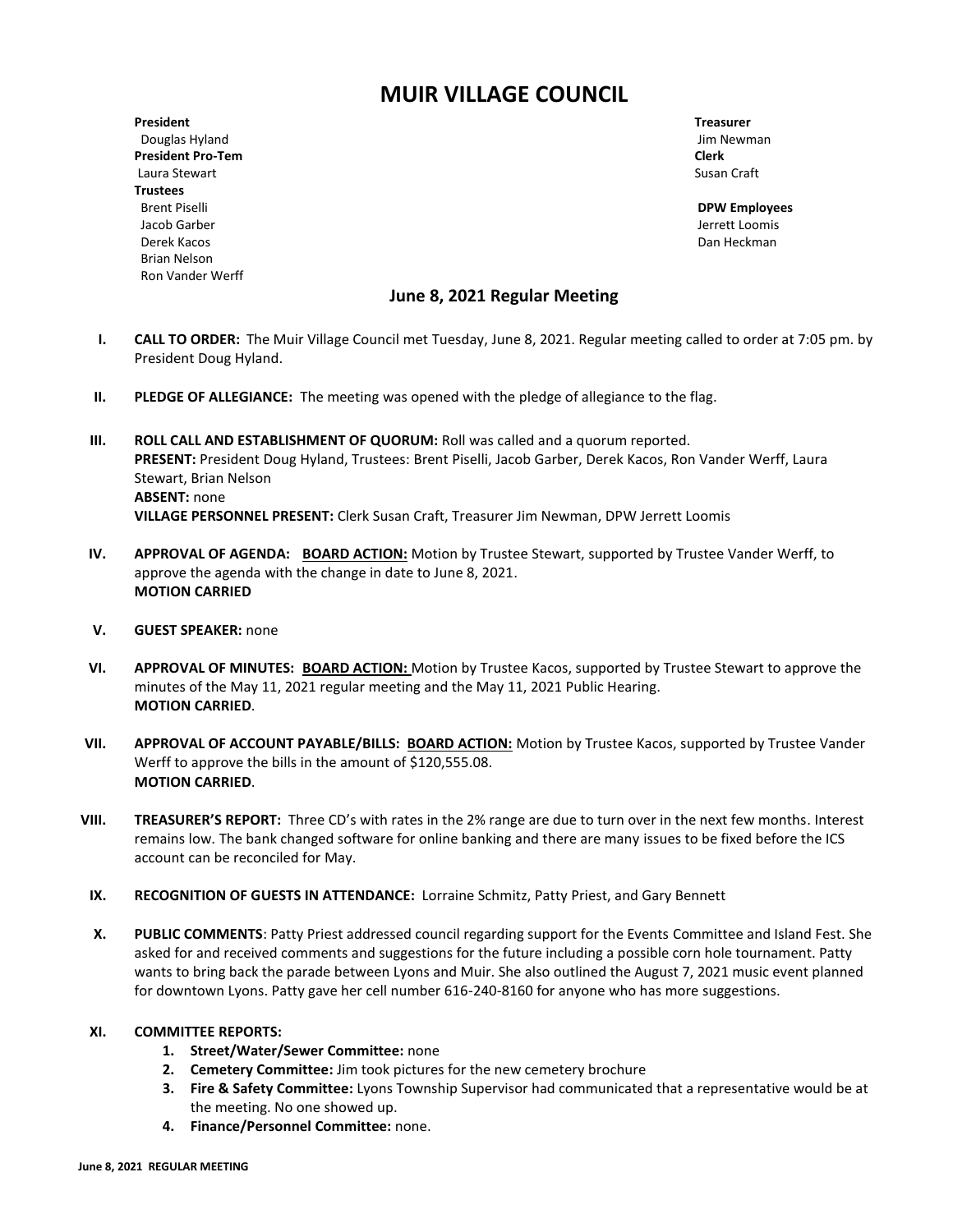- **5. Ordinance Committee:** Trustee Vander Werff reported that some of the blighted buildings are being worked on after letters went out in May. Trustee Vander Werff had his phone number included in the letter and had response from a portion of them. Two lawn violations have been mowed by the Village contractor and bills will be going out. Tickets will be issued to those that did not communicate or comply.
- **6. Parks & Recreation Committee:** none

#### **XIII. BUSINESS TO DISCUSS:**

**1. Resolution 2021-03-2011 Public Act 152, Publicly Funded Health Insurance Contributions Act**

**BOARD ACTION:** Motion by Trustee Stewart, supported by Trustee Vander Werff to approve the Resolution 2021-03 with the Exemption option

## **Roll Call Vote**:

Ayes: Trustees Piselli, Vander Werff, Garber, Kacos, Nelson, Stewart, President Hyland Nays: none

Absent: none **MOTION CARRIED**

## **2. Resolution 2021-04 Village of Muir 2020-2021 Amended Budget:**

**BOARD ACTION**: Motion by Trustee Kacos, supported by Trustee Stewart to adopt Resolution #2021-04 the Village of Muir 2020-2021 Amended Budget

**Roll Call Vote**:

Ayes: Trustees Vander Werff, Garber, Kacos, Nelson, Stewart, Piselli, President Hyland Nays: none

Absent: none

**MOTION CARRIED**

# **3. Resolution 2021-05 Village of Muir 2021-2022 General Appropriations Act including Millage Levy:**

**BOARD ACTION**: Motion by Trustee Stewart, supported by Trustee Vander Werff to approve the 2021-2022 General Appropriations Act, Resolution 2021-05 including 2021 millage levy of 14.1317 mills. **Roll Call Vote**:

Ayes: Trustees Garber, Kacos, Nelson, Stewart, Piselli, Vander Werff, President Hyland Nays: none

Absent: none

**MOTION CARRIED**

# **4. Ordinance #61 Control of Animals**

**BOARD ACTION**: Motion by Trustee Vander Werff, supported by Trustee Kacos to adopt the Ordinance #61 Control of Animals with the deletion of rabbits under "Livestock" in Section 2 Definitions and the addition of Rabbits in Section 10. Number of Dogs and Cats.

#### **Roll Call Vote**:

Ayes: Trustees Kacos, Nelson, Stewart, Piselli, Vander Werff, Garber, President Hyland Nays: none Absent: none

# **MOTION CARRIED**

# **XIV. TABLED ITEMS:** none

**XV. DPW REPORT:** DPW Loomis presented council with the cost of a 2022 Ford Pickup and a plan to sell the 2017 Ford Pickup, with or without front plow. Council discussed the matter in depth.

**BOARD ACTION:** Motion by Trustee Kacos, supported by Trustee Nelson to sell the 2017 Ford F250 Super Duty truck and advertise it for \$35,000 without the front plow and \$37,500 with the front plow or best offer to be accepted by council email approval; plus place an order for a 2022 Ford F250 Super Duty truck per Loomis' specifications from the MiDeal program.

**MOTION CARRIED**

# **XVI. CORRESPONDENCE:** None

**XVII. MEMBER COMMENTS: Piselli:** none